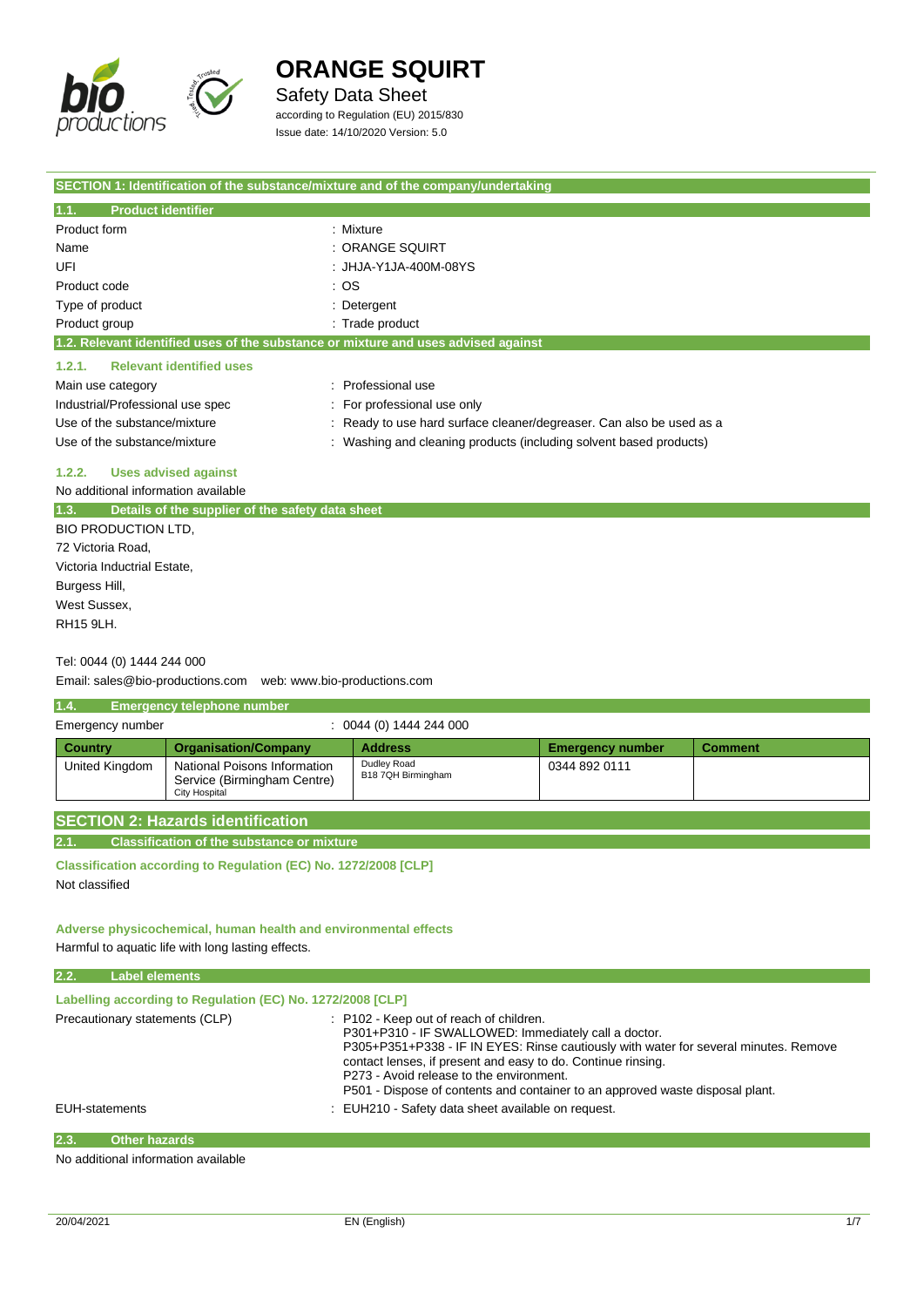## Safety Data Sheet

according to Regulation (EU) 2015/830

**SECTION 3: Composition/information on ingredients**

#### **3.1. Substances**

#### Not applicable

**3.2. Mixtures**

| <b>Name</b>                                                                                    | <b>Product identifier</b>                  | $\frac{9}{6}$ | <b>Classification according to</b><br><b>Requlation (EC) No.</b><br>1272/2008 [CLP] |
|------------------------------------------------------------------------------------------------|--------------------------------------------|---------------|-------------------------------------------------------------------------------------|
| (2-methoxymethylethoxy)propanol [DPGME]<br>substance with a Community workplace exposure limit | (CAS-No.) 34590-94-8<br>(EC-No.) 252-104-2 | $-3$          | Not classified                                                                      |

| <b>SECTION 4: First aid measures</b>                                                       |                                                                                                                                                                                                                                                       |
|--------------------------------------------------------------------------------------------|-------------------------------------------------------------------------------------------------------------------------------------------------------------------------------------------------------------------------------------------------------|
| Description of first aid measures<br>4.1.                                                  |                                                                                                                                                                                                                                                       |
| First-aid measures after inhalation                                                        | Remove person to fresh air and keep comfortable for breathing.                                                                                                                                                                                        |
| First-aid measures after skin contact                                                      | Wash skin with plenty of water.                                                                                                                                                                                                                       |
| First-aid measures after eye contact                                                       | Rinse eyes with water as a precaution.                                                                                                                                                                                                                |
| First-aid measures after ingestion                                                         | Call a poison center or a doctor if you feel unwell. Rinse mouth out with water. Do NOT induce<br>vomiting. Never give anything by mouth to an unconscious person. If swallowed, seek medical<br>advice immediately and show this container or label. |
| 4.2.<br>Most important symptoms and effects, both acute and delayed                        |                                                                                                                                                                                                                                                       |
| No additional information available                                                        |                                                                                                                                                                                                                                                       |
| 4.3.                                                                                       | Indication of any immediate medical attention and special treatment needed                                                                                                                                                                            |
| Treat symptomatically.                                                                     |                                                                                                                                                                                                                                                       |
| <b>SECTION 5: Firefighting measures</b>                                                    |                                                                                                                                                                                                                                                       |
| <b>Extinguishing media</b><br>5.1.                                                         |                                                                                                                                                                                                                                                       |
| Suitable extinguishing media                                                               | : Water spray. Dry powder. Foam. Carbon dioxide.                                                                                                                                                                                                      |
| 5.2.<br>Special hazards arising from the substance or mixture                              |                                                                                                                                                                                                                                                       |
| Hazardous decomposition products in case of<br>fire                                        | : Toxic fumes may be released.                                                                                                                                                                                                                        |
| 5.3.<br><b>Advice for firefighters</b>                                                     |                                                                                                                                                                                                                                                       |
| Protection during firefighting                                                             | Do not attempt to take action without suitable protective equipment. Self-contained breathing<br>apparatus. Complete protective clothing.                                                                                                             |
| <b>SECTION 6: Accidental release measures</b>                                              |                                                                                                                                                                                                                                                       |
|                                                                                            |                                                                                                                                                                                                                                                       |
| 6.1.                                                                                       | Personal precautions, protective equipment and emergency procedures                                                                                                                                                                                   |
| 6.1.1.<br>For non-emergency personnel                                                      |                                                                                                                                                                                                                                                       |
| Emergency procedures                                                                       | : Ventilate spillage area.                                                                                                                                                                                                                            |
| 6.1.2.<br>For emergency responders                                                         |                                                                                                                                                                                                                                                       |
| Protective equipment                                                                       | Do not attempt to take action without suitable protective equipment. For further information<br>refer to section 8: "Exposure controls/personal protection".                                                                                          |
| 6.2.<br><b>Environmental precautions</b>                                                   |                                                                                                                                                                                                                                                       |
| Avoid release to the environment.                                                          |                                                                                                                                                                                                                                                       |
| Methods and material for containment and cleaning up<br>6.3.                               |                                                                                                                                                                                                                                                       |
| Methods for cleaning up                                                                    | : Take up liquid spill into absorbent material.                                                                                                                                                                                                       |
| Other information                                                                          | Dispose of materials or solid residues at an authorized site.                                                                                                                                                                                         |
| 6.4.<br><b>Reference to other sections</b>                                                 |                                                                                                                                                                                                                                                       |
| For further information refer to section 13.                                               |                                                                                                                                                                                                                                                       |
| <b>SECTION 7: Handling and storage</b>                                                     |                                                                                                                                                                                                                                                       |
| <b>Precautions for safe handling</b>                                                       |                                                                                                                                                                                                                                                       |
| Precautions for safe handling                                                              | : Ensure good ventilation of the work station. Wear personal protective equipment.                                                                                                                                                                    |
| Hygiene measures                                                                           | Do not eat, drink or smoke when using this product. Always wash hands after handling the<br>product.                                                                                                                                                  |
| 7.2.<br>Conditions for safe storage, including any incompatibilities<br>Storage conditions | : Store in a well-ventilated place. Keep cool.                                                                                                                                                                                                        |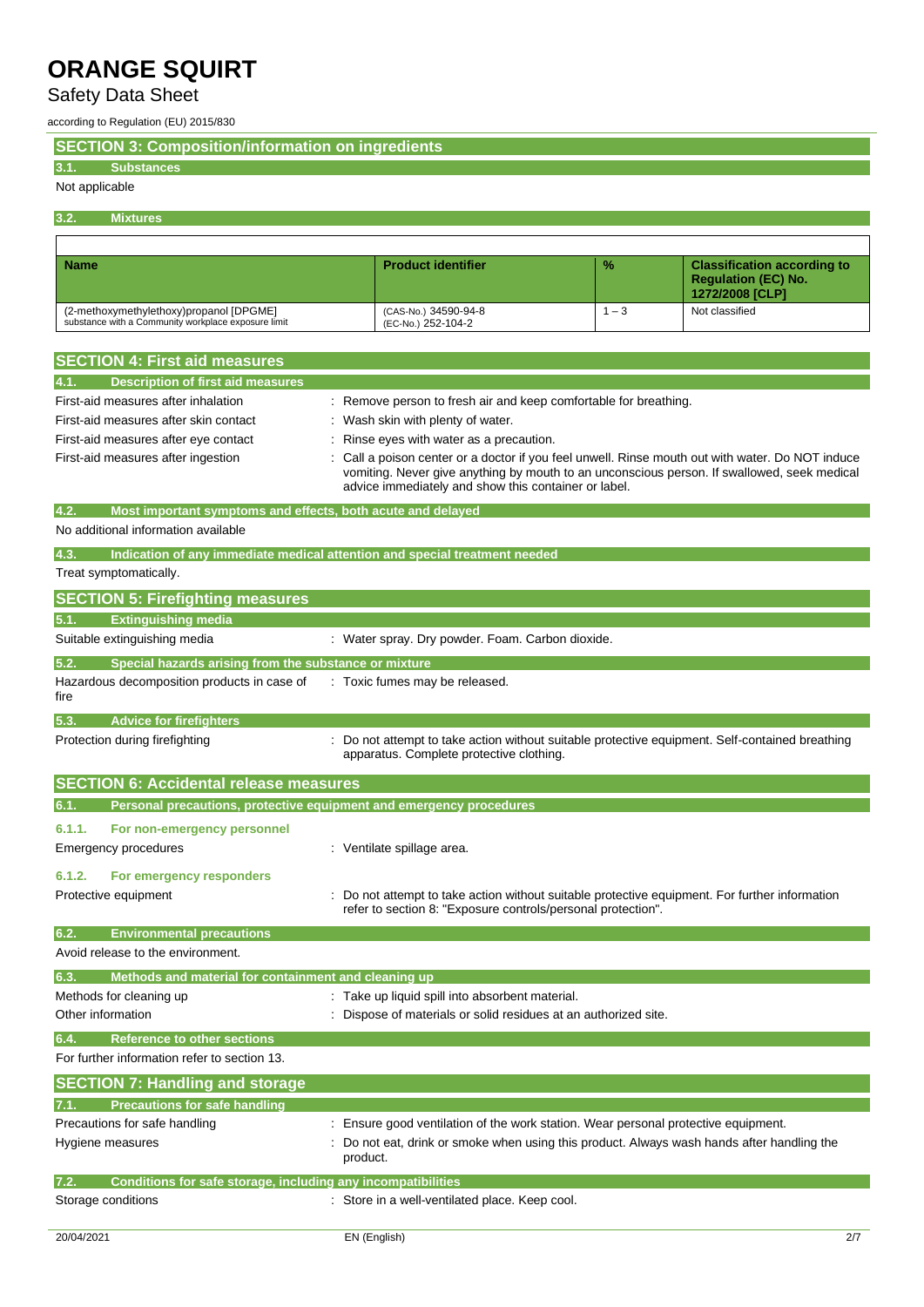### Safety Data Sheet

according to Regulation (EU) 2015/830

#### **7.3. Specific end use(s)**

No additional information available

#### **SECTION 8: Exposure controls/personal protection 8.1. Control parameters**

|                | (2-methoxymethylethoxy)propanol [DPGME] (34590-94-8) |                                                                                                                                                                   |
|----------------|------------------------------------------------------|-------------------------------------------------------------------------------------------------------------------------------------------------------------------|
| EU             | Local name                                           | (2-Methoxymethylethoxy)-propanol                                                                                                                                  |
| EU             | IOELV TWA (mg/m <sup>3</sup> )                       | $308$ mg/m <sup>3</sup>                                                                                                                                           |
| EU             | IOELV TWA (ppm)                                      | 50 ppm                                                                                                                                                            |
| EU             | <b>Notes</b>                                         | <b>Skin</b>                                                                                                                                                       |
| United Kingdom | Local name                                           | (2-methoxymethylethoxy) propanol                                                                                                                                  |
| United Kingdom | WEL TWA (mg/m <sup>3</sup> )                         | $308$ mg/m <sup>3</sup>                                                                                                                                           |
| United Kingdom | WEL TWA (ppm)                                        | 50 ppm                                                                                                                                                            |
| United Kingdom | Remark (WEL)                                         | Sk (Can be absorbed through the skin. The assigned<br>substances are those for which there are concerns<br>that dermal absorption will lead to systemic toxicity) |

#### **8.2. Exposure controls**

#### **Appropriate engineering controls:**

Ensure good ventilation of the work station.

#### **Hand protection:**

Protective gloves

#### **Eye protection:**

Safety glasses

#### **Skin and body protection:**

Wear suitable protective clothing

#### **Respiratory protection:**

In case of insufficient ventilation, wear suitable respiratory equipment



#### **Environmental exposure controls:**

Avoid release to the environment.

| <b>SECTION 9: Physical and chemical properties</b>            |                        |  |
|---------------------------------------------------------------|------------------------|--|
| 9.1.<br>Information on basic physical and chemical properties |                        |  |
| Physical state                                                | : Liquid               |  |
| Colour                                                        | : dark orange.         |  |
| Odour                                                         | characteristic.        |  |
| Odour threshold                                               | : No data available    |  |
| рH                                                            | $:8 - 9$               |  |
| Relative evaporation rate (butylacetate=1)                    | : No data available    |  |
| Melting point                                                 | : Not applicable       |  |
| Freezing point                                                | : No data available    |  |
| Boiling point                                                 | : $>100 °C$            |  |
| Flash point                                                   | : $>100 °C$            |  |
| Auto-ignition temperature                                     | : No data available    |  |
| Decomposition temperature                                     | : No data available    |  |
| Flammability (solid, gas)                                     | : Not applicable       |  |
| Vapour pressure                                               | No data available      |  |
| Relative vapour density at 20 °C                              | No data available<br>÷ |  |
| Relative density                                              | No data available<br>÷ |  |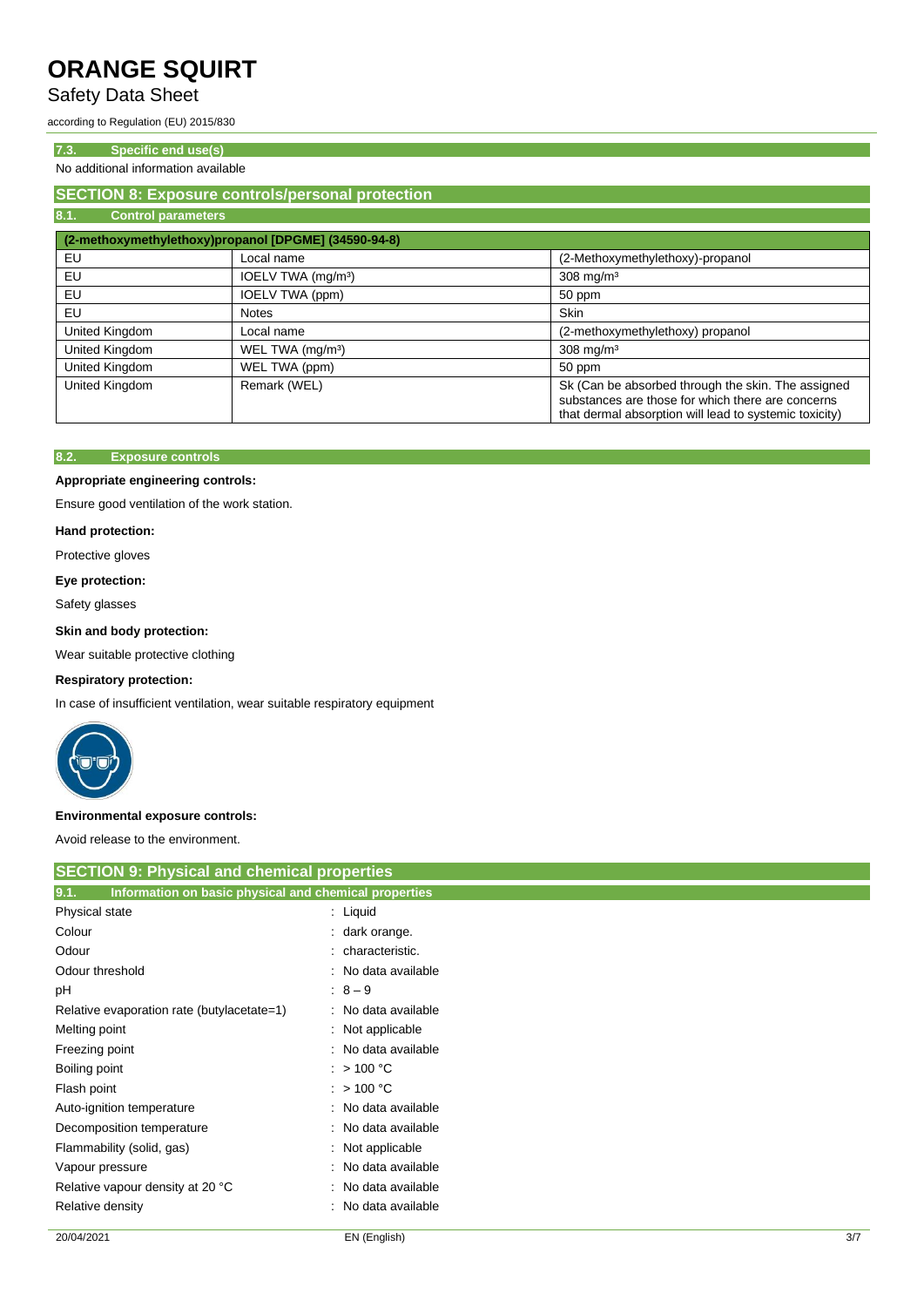### Safety Data Sheet

according to Regulation (EU) 2015/830

| Density                                         | $: \approx 1.005$ g/ml         |
|-------------------------------------------------|--------------------------------|
| Solubility                                      | : Soluble in water.            |
| Partition coefficient n-octanol/water (Log Pow) | : No data available            |
| Viscosity, kinematic                            | $\therefore$ No data available |
| Viscosity, dynamic                              | : No data available            |
| <b>Explosive properties</b>                     | $\therefore$ No data available |
| Oxidising properties                            | : No data available            |
| <b>Explosive limits</b>                         | No data available              |
|                                                 |                                |

#### **9.2. Other information**

#### No additional information available

| <b>SECTION 10: Stability and reactivity</b> |  |
|---------------------------------------------|--|
|                                             |  |

# **10.1. Reactivity**

The product is non-reactive under normal conditions of use, storage and transport.

#### **10.2. Chemical stability**

Stable under normal conditions.

**10.3. Possibility of hazardous reactions**

No dangerous reactions known under normal conditions of use.

#### **10.4. Conditions to avoid**

None under recommended storage and handling conditions (see section 7).

**10.5. Incompatible materials**

No additional information available

**10.6. Hazardous decomposition products**

Under normal conditions of storage and use, hazardous decomposition products should not be produced.

| <b>SECTION 11: Toxicological information</b>  |                                 |  |
|-----------------------------------------------|---------------------------------|--|
| 11.1.<br>Information on toxicological effects |                                 |  |
| Acute toxicity                                | : Not classified                |  |
| Skin corrosion/irritation                     | : Not classified<br>$pH: 8 - 9$ |  |
| Serious eye damage/irritation                 | : Not classified<br>$pH: 8 - 9$ |  |
| Respiratory or skin sensitisation             | : Not classified                |  |
| Germ cell mutagenicity                        | : Not classified                |  |
| Carcinogenicity                               | : Not classified                |  |
| Reproductive toxicity                         | Not classified<br>٠             |  |
| STOT-single exposure                          | Not classified<br>÷             |  |
| STOT-repeated exposure                        | : Not classified                |  |
| Aspiration hazard                             | : Not classified                |  |

### **SECTION 12: Ecological information 12.1. Toxicity**

Ecology - general : Harmful to aquatic life with long lasting effects.

| 12.2.<br><b>Persistence and degradability</b>                                                                                                                                                                                    |                                                                                                                                                                                                                                                                                                                                                                                                  |
|----------------------------------------------------------------------------------------------------------------------------------------------------------------------------------------------------------------------------------|--------------------------------------------------------------------------------------------------------------------------------------------------------------------------------------------------------------------------------------------------------------------------------------------------------------------------------------------------------------------------------------------------|
| <b>ORANGE SQUIRT</b>                                                                                                                                                                                                             |                                                                                                                                                                                                                                                                                                                                                                                                  |
| Persistence and degradability                                                                                                                                                                                                    | The surfactant(s) contained in this preparation complies(comply) with the biodegradability<br>criteria as laid down in Regulation (EC) No. 648/2004 on detergents. Data to support this<br>assertion are held at the disposal of the competent authorities of the Member States and will<br>be made available to them, at their direct request or at the request of a detergent<br>manufacturer. |
| 12.3.<br><b>Bioaccumulative potential</b>                                                                                                                                                                                        |                                                                                                                                                                                                                                                                                                                                                                                                  |
| $\mathbf{r}$ , and the set of the set of the set of the set of the set of the set of the set of the set of the set of the set of the set of the set of the set of the set of the set of the set of the set of the set of the set |                                                                                                                                                                                                                                                                                                                                                                                                  |

No additional information available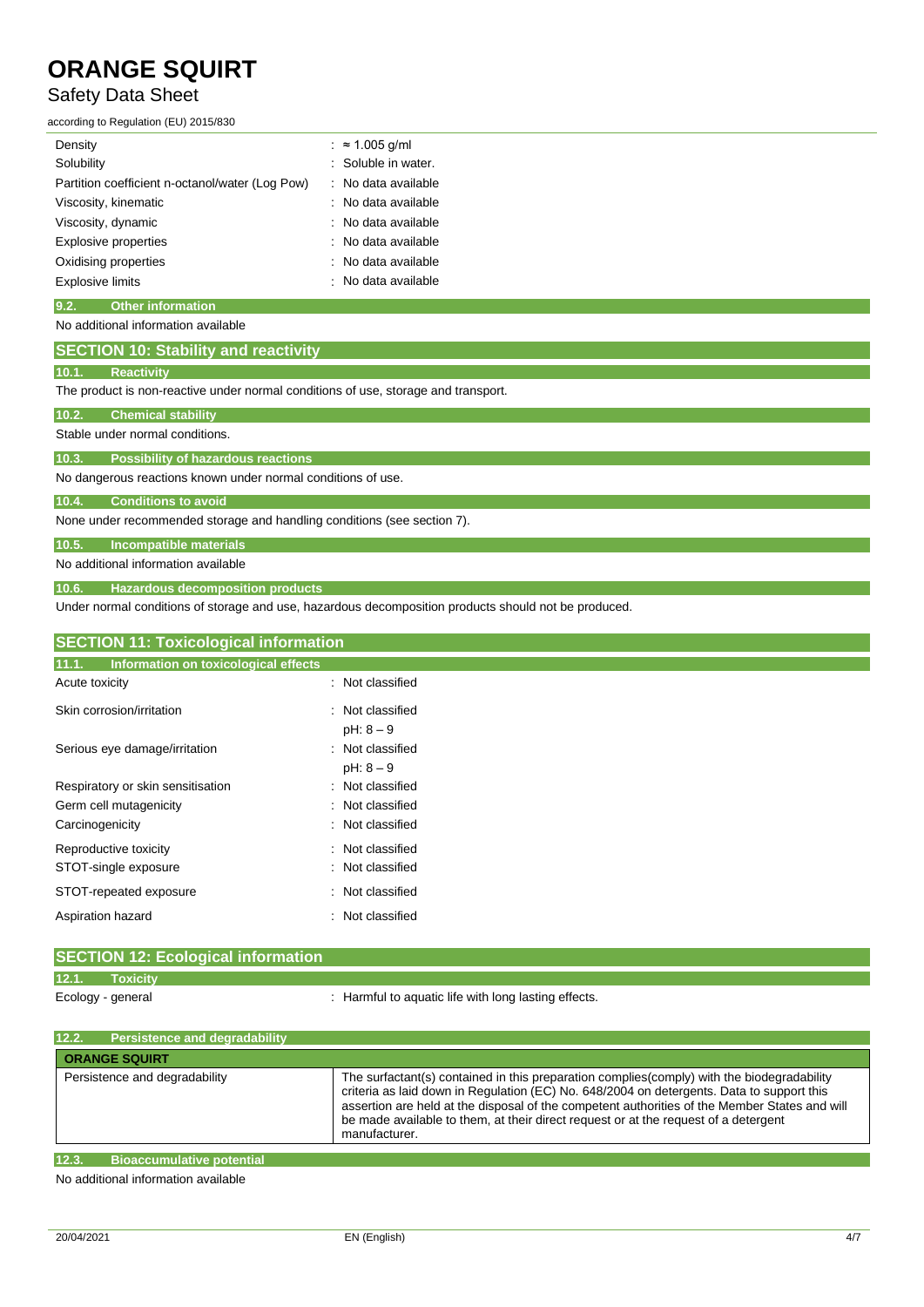# Safety Data Sheet

according to Regulation (EU) 2015/830

| 12.4.<br><b>Mobility in soil</b>                     |                                                                                               |  |  |
|------------------------------------------------------|-----------------------------------------------------------------------------------------------|--|--|
| No additional information available                  |                                                                                               |  |  |
| <b>Results of PBT and vPvB assessment</b><br>12.5.   |                                                                                               |  |  |
| <b>ORANGE SQUIRT</b>                                 |                                                                                               |  |  |
| Results of PBT assessment                            | The product does not meet the PBT and vPvB classification criteria                            |  |  |
| 12.6.<br><b>Other adverse effects</b>                |                                                                                               |  |  |
| No additional information available                  |                                                                                               |  |  |
| <b>SECTION 13: Disposal considerations</b>           |                                                                                               |  |  |
| <b>Waste treatment methods</b><br>13.1.              |                                                                                               |  |  |
| Waste treatment methods                              | : Dispose of contents/container in accordance with licensed collector's sorting instructions. |  |  |
| <b>SECTION 14: Transport information</b>             |                                                                                               |  |  |
| In accordance with ADR / RID / IMDG / IATA / ADN     |                                                                                               |  |  |
| <b>UN number</b><br>14.1.                            |                                                                                               |  |  |
| UN-No. (ADR)                                         | Not applicable                                                                                |  |  |
| UN-No. (IMDG)                                        | Not applicable                                                                                |  |  |
| UN-No. (IATA)                                        | Not applicable                                                                                |  |  |
| UN-No. (ADN)                                         | Not applicable                                                                                |  |  |
| UN-No. (RID)                                         | : Not applicable                                                                              |  |  |
| 14.2.<br><b>UN proper shipping name</b>              |                                                                                               |  |  |
| Proper Shipping Name (ADR)                           | : Not applicable                                                                              |  |  |
| Proper Shipping Name (IMDG)                          | Not applicable                                                                                |  |  |
| Proper Shipping Name (IATA)                          | Not applicable                                                                                |  |  |
| Proper Shipping Name (ADN)                           | Not applicable                                                                                |  |  |
| Proper Shipping Name (RID)                           | Not applicable                                                                                |  |  |
| 14.3.<br><b>Transport hazard class(es)</b>           |                                                                                               |  |  |
| <b>ADR</b>                                           |                                                                                               |  |  |
| Transport hazard class(es) (ADR)                     | : Not applicable                                                                              |  |  |
| <b>IMDG</b>                                          |                                                                                               |  |  |
| Transport hazard class(es) (IMDG)                    | : Not applicable                                                                              |  |  |
|                                                      |                                                                                               |  |  |
| <b>IATA</b>                                          |                                                                                               |  |  |
| Transport hazard class(es) (IATA)                    | : Not applicable                                                                              |  |  |
|                                                      |                                                                                               |  |  |
| <b>ADN</b>                                           |                                                                                               |  |  |
| Transport hazard class(es) (ADN)                     | : Not applicable                                                                              |  |  |
| <b>RID</b>                                           |                                                                                               |  |  |
| Transport hazard class(es) (RID)                     | : Not applicable                                                                              |  |  |
|                                                      |                                                                                               |  |  |
| 14.4.<br><b>Packing group</b><br>Packing group (ADR) | Not applicable                                                                                |  |  |
| Packing group (IMDG)                                 | Not applicable                                                                                |  |  |
| Packing group (IATA)                                 | Not applicable                                                                                |  |  |
| Packing group (ADN)                                  | Not applicable                                                                                |  |  |
| Packing group (RID)                                  | Not applicable                                                                                |  |  |
|                                                      |                                                                                               |  |  |
| 14.5.<br><b>Environmental hazards</b>                |                                                                                               |  |  |
| Dangerous for the environment                        | : No                                                                                          |  |  |
| Marine pollutant<br>Other information                | No<br>÷                                                                                       |  |  |
|                                                      | No supplementary information available                                                        |  |  |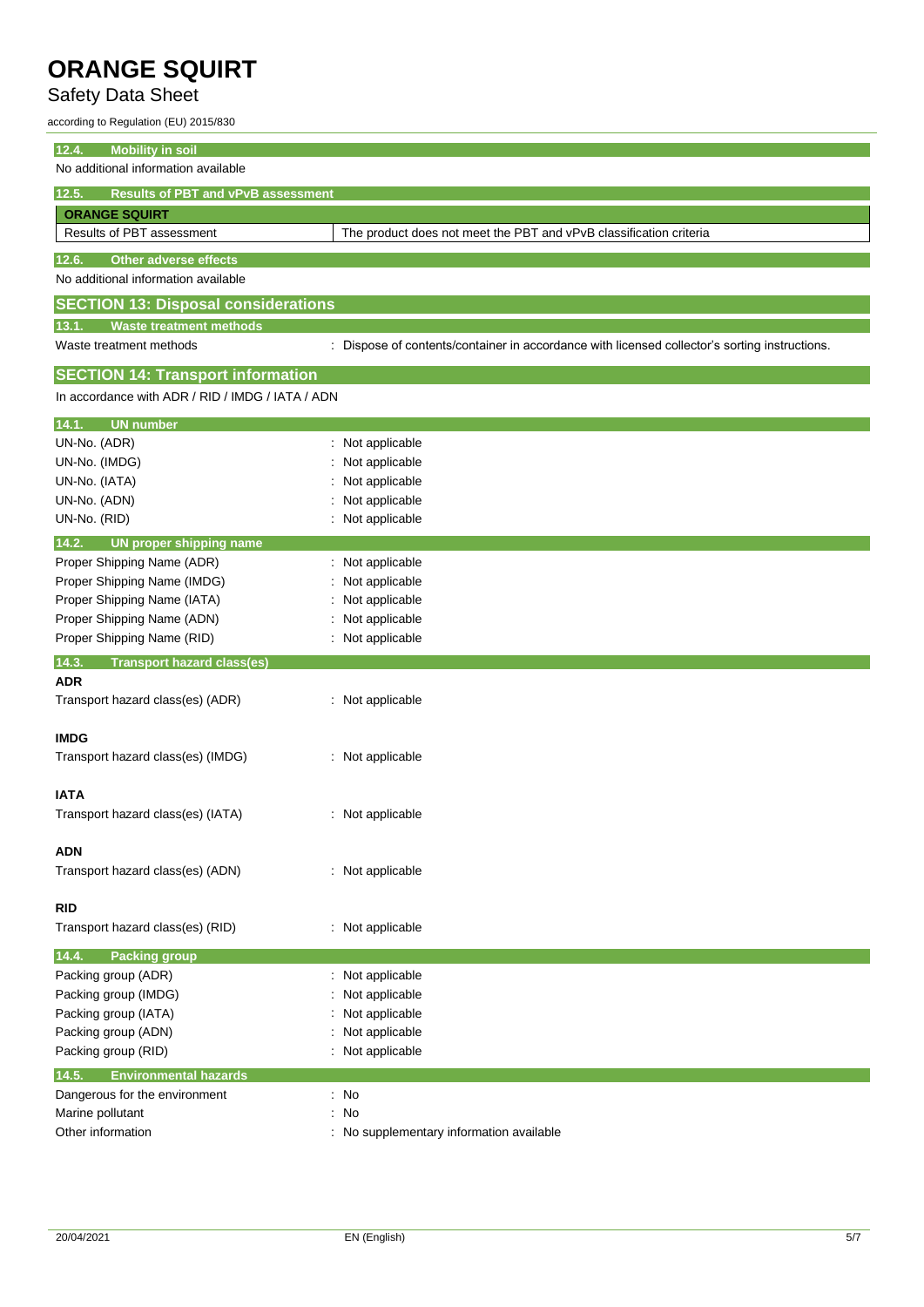### Safety Data Sheet

according to Regulation (EU) 2015/830

**14.6. Special precautions for user**

Not applicable

**- Transport by sea** Not applicable

**- Air transport**

Not applicable

**- Inland waterway transport** Not applicable

**- Rail transport**

Not applicable

**14.7. Transport in bulk according to Annex II of Marpol and the IBC Code**

### Not applicable

#### **SECTION 15: Regulatory information**

**15.1. Safety, health and environmental regulations/legislation specific for the substance or mixture**

#### **15.1.1. EU-Regulations**

Contains no REACH substances with Annex XVII restrictions Contains no substance on the REACH candidate list

Contains no REACH Annex XIV substances

| Allergenic fragrances > 0,01%:                             |         |
|------------------------------------------------------------|---------|
| Limonene                                                   |         |
| Detergent Regulation (648/2004/EC): Labelling of contents: |         |
| Component                                                  | %       |
| non-ionic surfactants, anionic surfactants                 | $< 5\%$ |
| perfumes                                                   |         |
| <b>LIMONENE</b>                                            |         |
|                                                            |         |

#### **15.1.2. National regulations**

No additional information available

#### **15.2. Chemical safety assessment**

No chemical safety assessment has been carried out

#### **SECTION 16: Other information**

#### Abbreviations and acronyms:

| ADDICTIQUOIIS QUU QUIVIIIS.         |                                                                                                   |
|-------------------------------------|---------------------------------------------------------------------------------------------------|
| <b>ADN</b>                          | European Agreement concerning the International Carriage of Dangerous Goods by Inland Waterways   |
| <b>ADR</b>                          | European Agreement concerning the International Carriage of Dangerous Goods by Road               |
| <b>ATE</b>                          | <b>Acute Toxicity Estimate</b>                                                                    |
| <b>CLP</b>                          | Classification Labelling Packaging Regulation; Regulation (EC) No 1272/2008                       |
| <b>LC50</b>                         | Median lethal concentration                                                                       |
| LD50                                | Median lethal dose                                                                                |
| <b>IATA</b>                         | International Air Transport Association                                                           |
| <b>IMDG</b>                         | International Maritime Dangerous Goods                                                            |
| <b>PBT</b>                          | Persistent Bioaccumulative Toxic                                                                  |
| <b>REACH</b>                        | Registration, Evaluation, Authorisation and Restriction of Chemicals Regulation (EC) No 1907/2006 |
| <b>RID</b>                          | Regulations concerning the International Carriage of Dangerous Goods by Rail                      |
| <b>SDS</b>                          | Safety Data Sheet                                                                                 |
| vPvB                                | Very Persistent and Very Bioaccumulative                                                          |
| Full text of H- and FUH-statements: |                                                                                                   |

| rull text<br>l VI n' dily EUN-Sidi <del>c</del> hienis. |                                                      |  |
|---------------------------------------------------------|------------------------------------------------------|--|
| <b>EUH210</b>                                           | خafetv.<br>a sheet available on-<br>data<br>reauest. |  |

#### SDS EU (Reach Annex II) GREEN